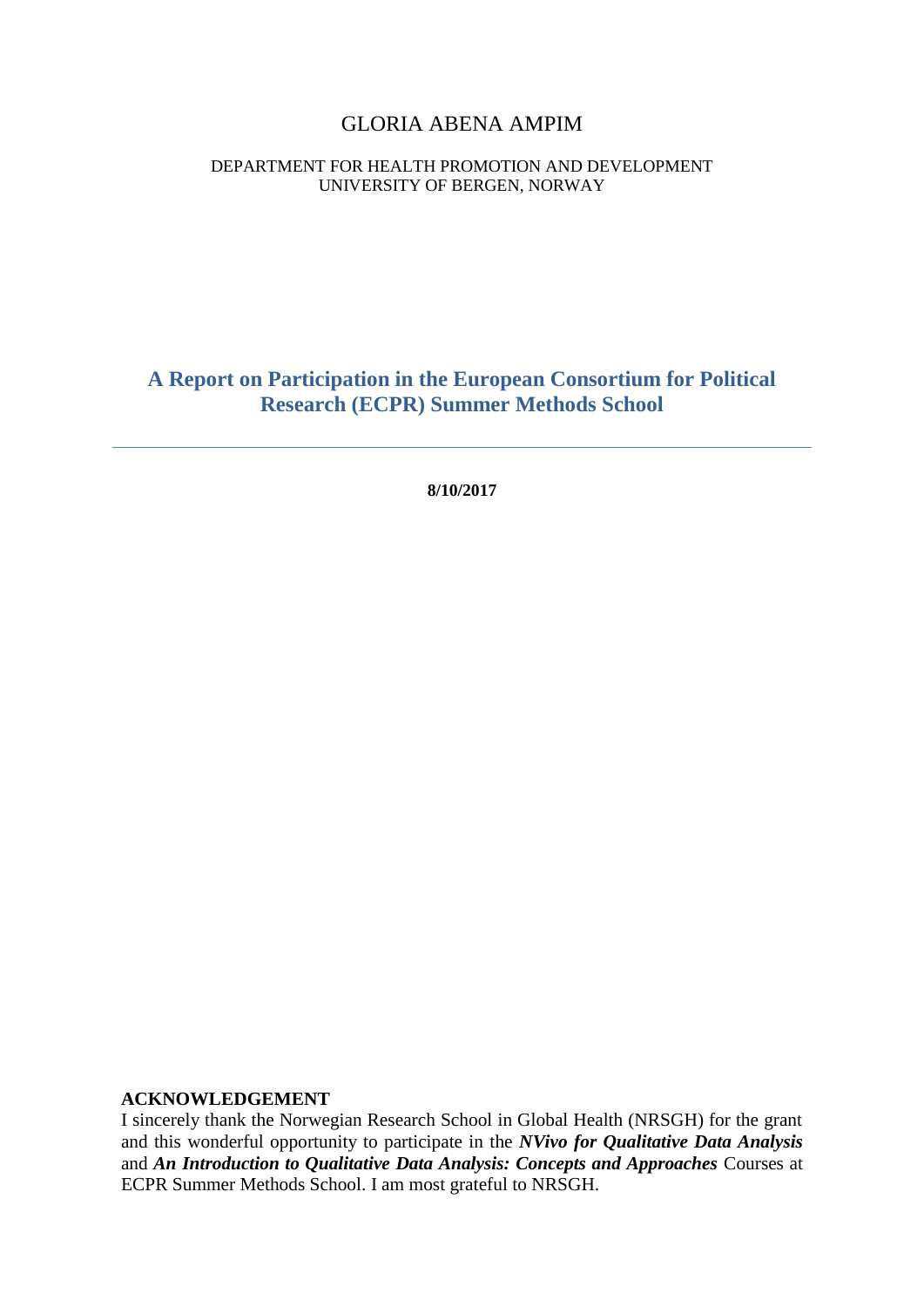## **Course Title**

I participated in the Methods Summer School of the European Consortium for Political Research (ECPR) from  $27<sup>th</sup>$  July to  $5<sup>th</sup>$  August 2017 at the Central European University (CEU) in Budapest. I enrolled in a three day short and intensive course on NVivo and a one week course on Introduction to Qualitative Data Analysis.

## **Topics and Learning methods**

The short intensive course was hands-on and practical using the instructor's and participants' own gathered data to learn how to use the NVivo software to analyze qualitative data. Learning methods comprised of short lectures, step by step guidance through the use of the software and daily assignments. The instructor and teaching assistant were very patient and helpful with troubleshooting and using of the software. Topics covered included coding, generating queries, using visualizations such as maps and matrix in NVivo to report data and keeping memos which could be used as an audit trail for data analysis. In addition, the course covered how to conduct literature review using the software.

The second course on qualitative data analysis covered three main topics on data analysis and a Master Class for troubleshooting questions from participants' own studies. The first topic, concepts and approaches to qualitative data analysis provided in-depth insights on how to align research questions with research purpose, method, research paradigm and analysis. Because of my previous participation in qualitative methods courses, I thought the topic on research questions, purpose and paradigm was repetitive and unnecessary. This, however, proved to be very useful because although I originally designed a comparative analysis, the course revealed that with the data I have collected so far, my study cannot do more than a thematic analysis. Thus, I reorganized my research questions and purpose to align with thematic analysis and constructive social science approaches.

The three other topics focused on coding, seeking patterns and presenting findings. A quick scan through some published qualitative studies showed that in analyzing qualitative data most scholars end at the coding phase without seeking patterns (Beazley, 2009). In addition, some qualitative studies still dwell heavily on the display of findings using quotes and lots of text with little or no visualizations. Thus, these three topics effectively showed how to move beyond coding to explore how codes/themes overlap, co-occur, sequent or differ. Finally, different visualization options for parsimoniously and beautifully displaying findings of qualitative research were taught.

At the end of class daily, participants had an approximately three-four hour assignment covering the topic of the day. Participating in these assignments enhanced understanding of the taught topic. Even though individual feedback was not provided, participants had the opportunity to book consulting times with the teaching assistant for further discussion or ask questions in class the following day.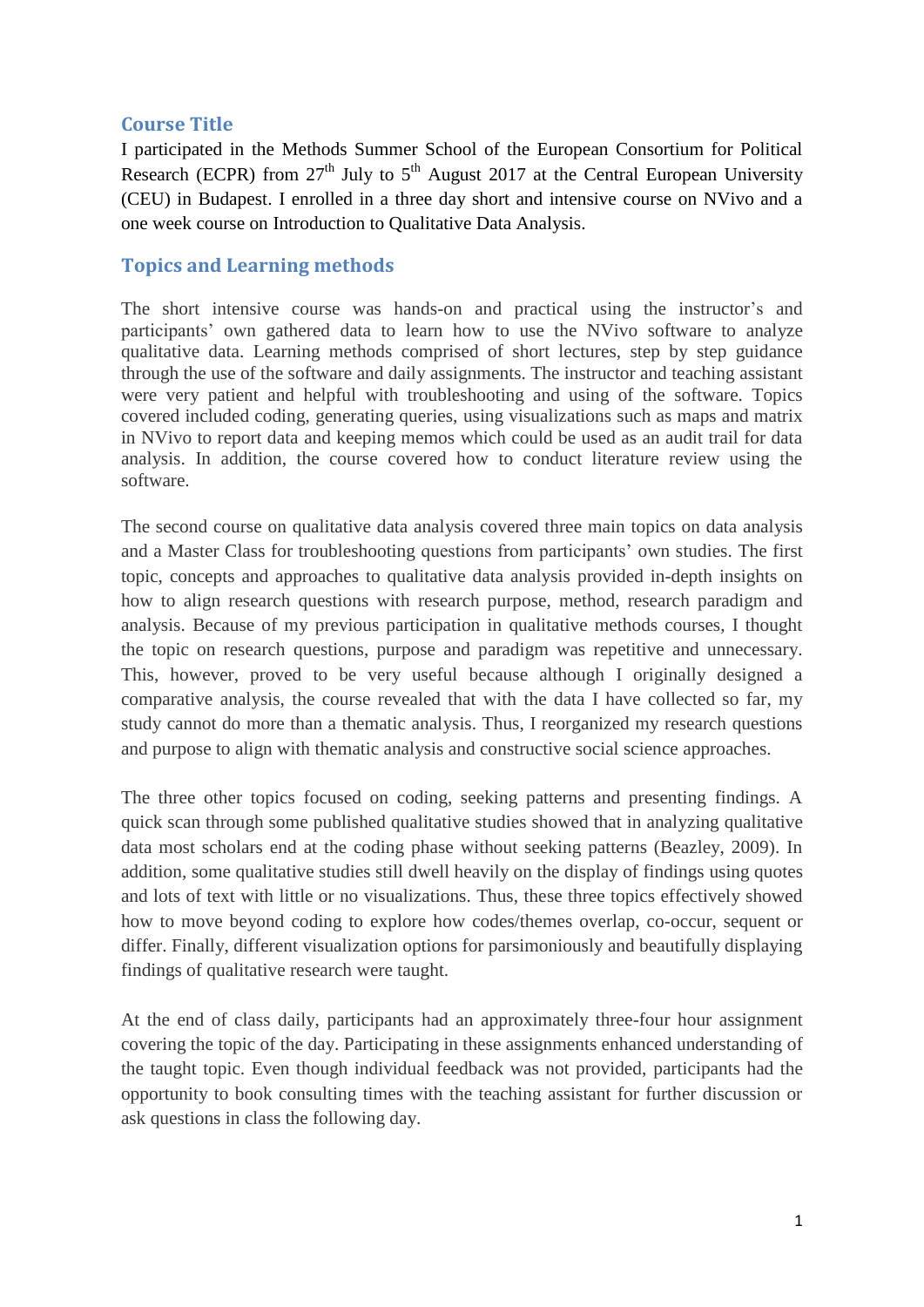While in Budapest, I passed through the St Stephens Basilica and the Buda Castle. In addition, throughout my stay in Budapest, I walked every morning to school enjoying the beautiful view of the central European City.

## **Benefits to my PhD project**

I participated in these courses in the middle of data gathering which I will say was very timely. While participating in the course, I constantly thought of my research questions, the data gathered so far, how to move forward with data gathering and how to organize the remaining field work and data gathered for a rigorous analysis. In general, I have learnt how to conduct my PhD project and other future studies in a transparent and coherent manner. Other benefits gained from the courses are summarized below.

- First, the PhD committee of the University of Bergen requires of students to provide an audit trail and evidence of how literature review and data analysis were conducted. Therefore, I am hoping to conduct my literature review in NVivo and keep an audit trail which will be submitted as part of my synopsis.
- Secondly, conducting my data analysis in NVivo will create the opportunity to produce an audit trail from codes, queries and memos for publications and the synopsis.
- In addition, I have practiced how to seek patterns from my data using codes/themes which will generate rigorous analysis and facilitate the publication of my findings in high rated peer reviewed journals.
- Through the use of visualizations learnt from this course, I have acquired the skills of using visualizations to display findings from qualitative research parsimoniously and beautifully. These skills will be used in writing articles and synopsis.
- Finally, I have made new friends from other European Universities who I will keep in touch with.

The skills gained from participating in these courses will be constantly improved while writing articles for publication and synopsis. These skills will enhance my career in research and teaching after completing my PhD.

# **Satisfaction**

I am extremely satisfied with the two courses and highly recommend them to other PhD Students in Global Health. The course is organized by the ECPR and therefore most students are from Political Science and other non-health related Social Science background. However, knowledge and skills in qualitative data analysis are useful for all qualitative studies irrespective of the discipline. Moreover, the instructor herself is from a Social Work and Development background and therefore has a lot of experience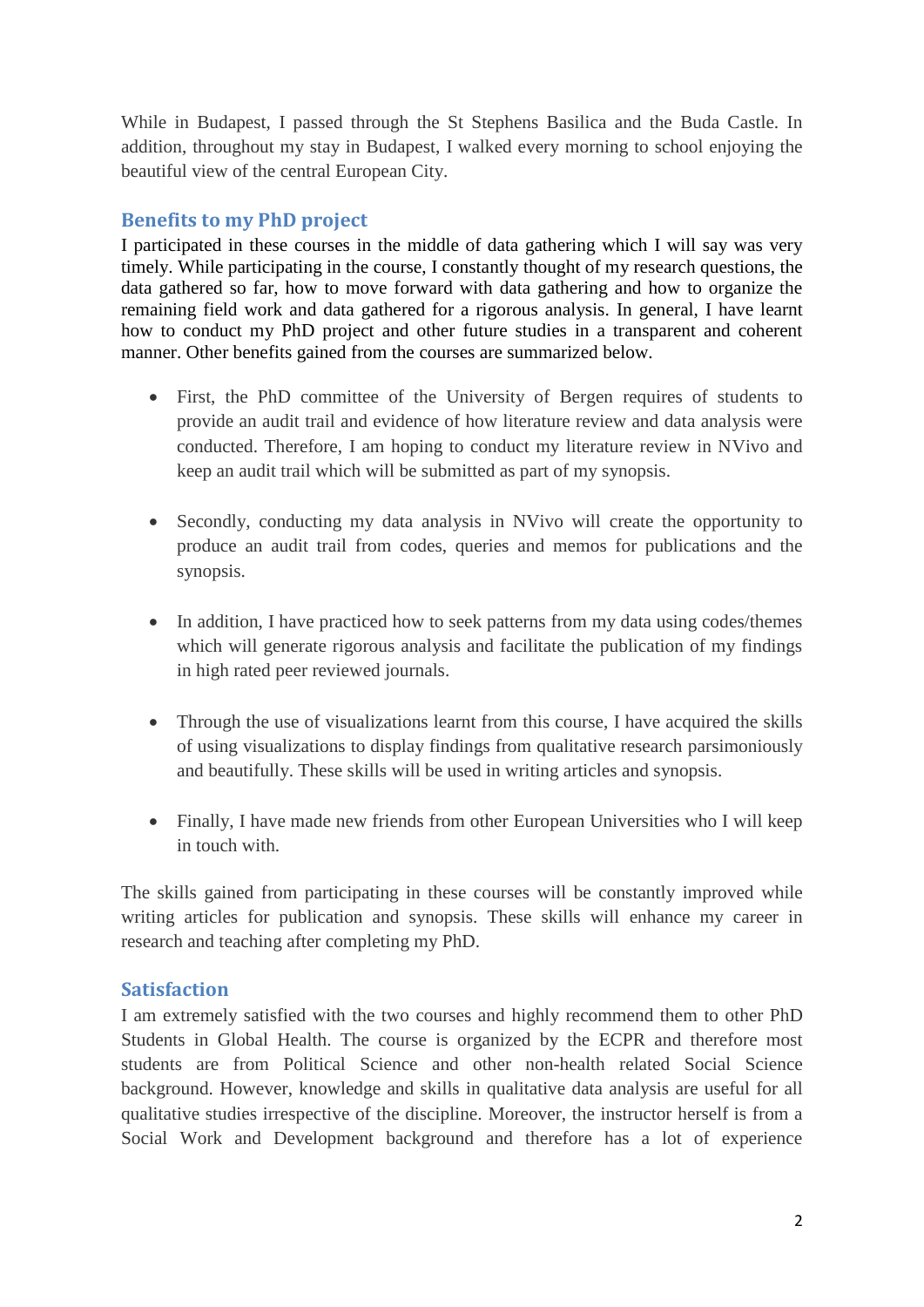conducting studies which overlap with Global Health. I will also suggest to future participants to take this course or other data analysis course prior to data analysis.

## **Reference**

Bazeley, P (2009). Analysing qualitative data: More than identifying themes. *Malaysian Journal of Qualitative Research 2*(2) 6-22.

## **Pictures**

A view of St Stephen's Basilica



Preparing a presentation for the Master Class